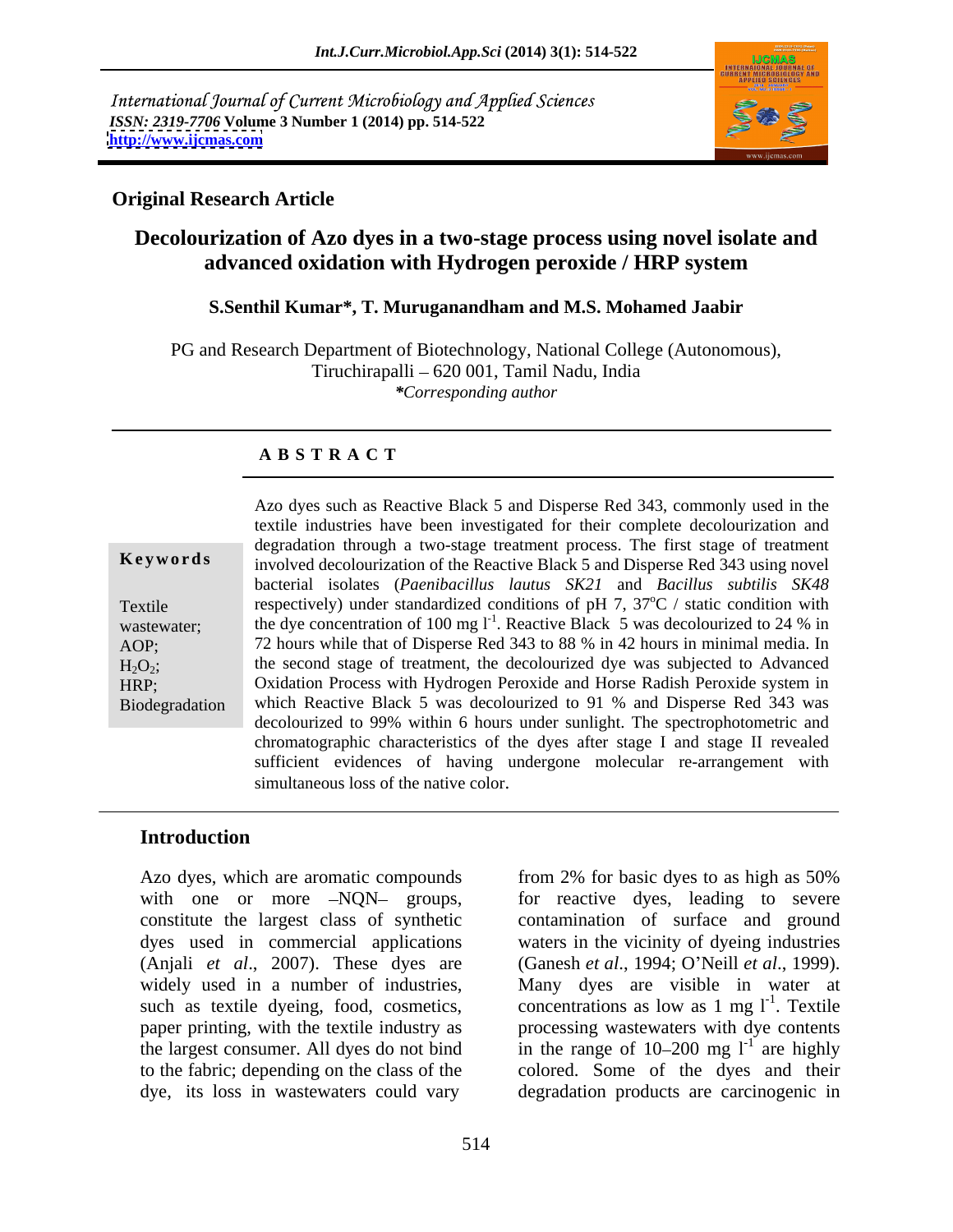nature (Levine, 1991). A conventional procured from United Bleachers (UBL) biological wastewater treatment process is Pvt. Ltd, Mettupalayam, Tamil Nadu, not very efficient in treating a dye wastewater due to the low biodegradability were of Analytical grade (Himedia, of dyes. It is usually treated by physical or chemical-treatment processes, but these procedures have inherent drawbacks as they generate a significant amount of the sludge or cause secondary pollution due to Reactive Black 5 and Disperse Red 343 the formation of hazardous byproducts (Khehra *et al*., 2005). These constraints spectrum in a UV-Vis Spectrophotometer have led to the consideration two stage (Schimadzu UV-Vis 1800, Japan) from treatment process involving advanced 200nm to 900nm (Muhammad *et al.*, oxidation processes (AOP) and biological 2007; Safia et al., 2005). methods as attractive options for the treatment of dye-containing wastewaters. The ability of microorganisms to carry out dye decolourization has recently received much attention. Advanced oxidation is one standardized earlier was chosen for the of the potential alternatives to decolourize and to reduce recalcitrant wastewater loads from textile dyeing and finishing effluents. This process implies generation and subsequent reaction of hydroxyl radicals, The bacterial strain (Stock Culture) was which are the most powerful oxidizing species after fluorine (Legrini *et al.*, 1993). containing (g 1<sup>-1</sup>): NaCl 5.0, AOP methods do not produce solid waste. bacteriological peptone 10.0, Yeast However, both AOP and membrane Extract 2.0, Beef Extract 1.0 and Agar filtration methods are energy and cost Agar 15.0, and stored at 4°C until use intensive. The main objective of the (Jadhav et al., 2010). The organism from present study is to decolourize and degrade azo dyes in a two stage treatment decolourization studies after pre-culturing process using bacterial isolate and in Minimal broth (Cappuccino and advanced oxidation process involving  $H<sub>2</sub>O<sub>2</sub>$  and horse radish peroxidase (HRP). Azo dye Reactive Black 5 (C.I.) and Disperse Red 343 (C.I.) was selected as<br>the model azo dve for the characterization. The dves were subjected to the model azo dye for the characterization<br>of the breakdown process during decolourization experiments under of the breakdown process during decolourization experiments under decolourization involving both biological and advanced oxidation process. Conditional conditional condition of  $2011$ .

### **Materials and Methods**

#### **Commercial Dyes and Chemicals**

The dyes that were used in the study were

India. All other chemicals and reagents Mumbai, India).

#### **Spectral analysis of the Dye**

were initially studied for absorption (Schimadzu UV-Vis 1800, Japan) from 200nm to 900nm (Muhammad *et al*., 2007; Safia *et al*., 2005).

#### **Chosen Bacterial Culture**

The novel isolates were tested and present study (Senthil, 2011).

#### **Culture Maintenance and Media**

maintained routinely on Nutrient Agar containing  $(g \t l^{-1})$ : NaCl 5.0, ): NaCl 5.0, (Jadhav *et al.*, 2010). The organism from the stock culture was used for the Sherman, 2004).

#### **Decolourization in Minimal media**

The dyes were subjected to decolourization experiments under Minimal media following the optimal conditions as described earlier (Senthil, 2011).

#### **Identification of the novel isolate**

The chromosomal DNA of the strains with the best decolourization potential was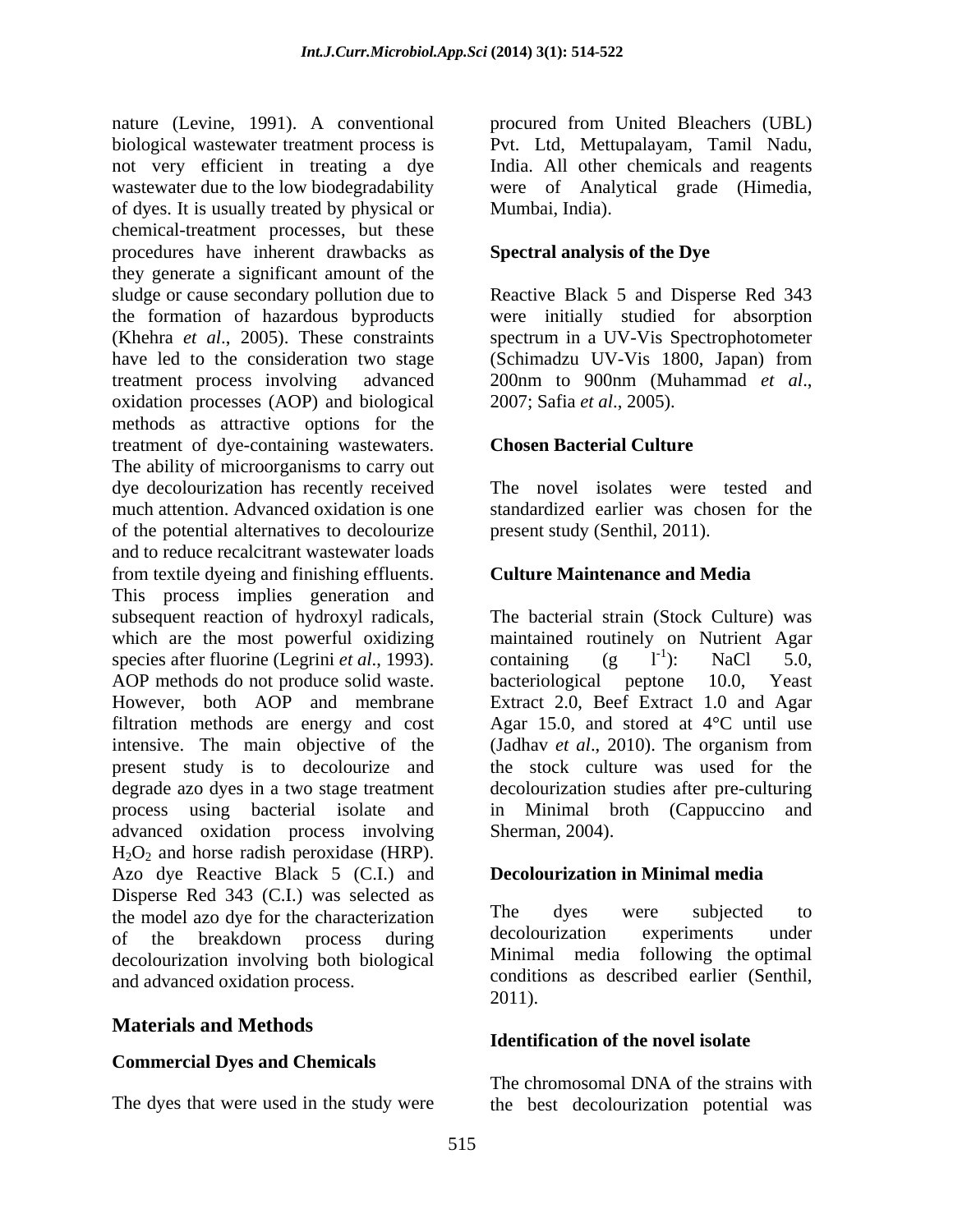isolated according to the procedure used as sample for separation of described earlier (Rainey, 1996). A partial component (s) by thin layer DNA sequence for 16S rRNA gene was chromatography. The decolourized (forward primer) and 5 -TAT CTG CAG (reverse primer) (Jing *et al*., 2004; Senthil *et al*., 2010). The nucleotide sequence Blast-n site at NCBI server illumination. [\(http://www.ncbi.nlm.nih.gov/](http://www.ncbi.nlm.nih.gov/) BLAST). The alignment of the sequence was done **Advanced** oxidation process with by using CLUSTALW program V1.82 at **hydrogen peroxide and horse radish** European bioinformatics site **peroxidase** [\(http://www.ebi.ac.uk/clustalw\).](http://www.ebi.ac.uk/clustalw) The sequence was refined manually after crosschecking with the raw data to remove

#### **Analysis of the Decolourized Product**

The samples were collected before and after the decolourization processes and Around 500 gm of washed and cleaned filtered through 0.2 µm membrane filters. The filtrate was then scanned in the UV- pieces were minced thoroughly to extract Vis Spectrophotometer (Schimadzu, the juice with 250 ml of distilled water. Japan) within the range of 200 – 900nm. The juice was strained using a muslin Appropriate blank was also subjected to cloth and then filtered through a fine nylon the scanning process. The band width was filter. The filtrate was then centrifuged at set to 1 nm during the scanning program. 6000 rpm for 10 minutes to obtain a clear The absorbance was noted at the supernatant. This supernatant was used as respective characteristic peak area  $(\lambda_{\text{max}})$ for the interpretation of results (Sagarika *et al*., 2006).

The decolourized supernatant processed analysis was evaporated in a watch glass and resuspended in methanol. The concentrated by allowing evaporation and

amplified by using 5'- ATG GAT CCG supernatant sample was resolved on a 20 x GGG GTT TGA TCC TGG CTC AGG-3 20 cm sized pre-coated TLC silica gel 60 TGG TGT GAC GGG GGG TGG-3 solvent mixture of methanol: propanol: analysis of the sequence was done at separated bands were observed under UV used as sample for separation of component(s) by thin layer chromatography. The decolourized F (Merck, Mumbai, India). Organic water: ammonia used in the ratio 3:6:1:4 was used as the eluent. After elution, the illumination.

### **Advanced oxidation process with hydrogen peroxide and horse radish peroxidase**

ambiguities and submitted to the NCBI.  $\qquad \qquad$  process using hydrogen peroxide  $(H_2O_2)$ The microbial mediated decolourized dye was subjected to advanced oxidation and horse radish peroxidase (HRP) system.

#### **UV-Vis Spectral Analysis Extraction of horse radish peroxidase enzyme from the horse radish**

horse radish was cut into small pieces. The a crude source of the peroxidase enzyme in all the experiments.

#### **TLC Analysis microbial decolourized dye by advanced Second Stage decolourization of the oxidation process**

for the UV-Vis spectrophotometric The microbe-free supernatant was methanolic suspension was then oxidation process using the mixture of The microbe-free supernatant was subjected to the second stage of decolourization through advanced decolourized supernatant, hydrogen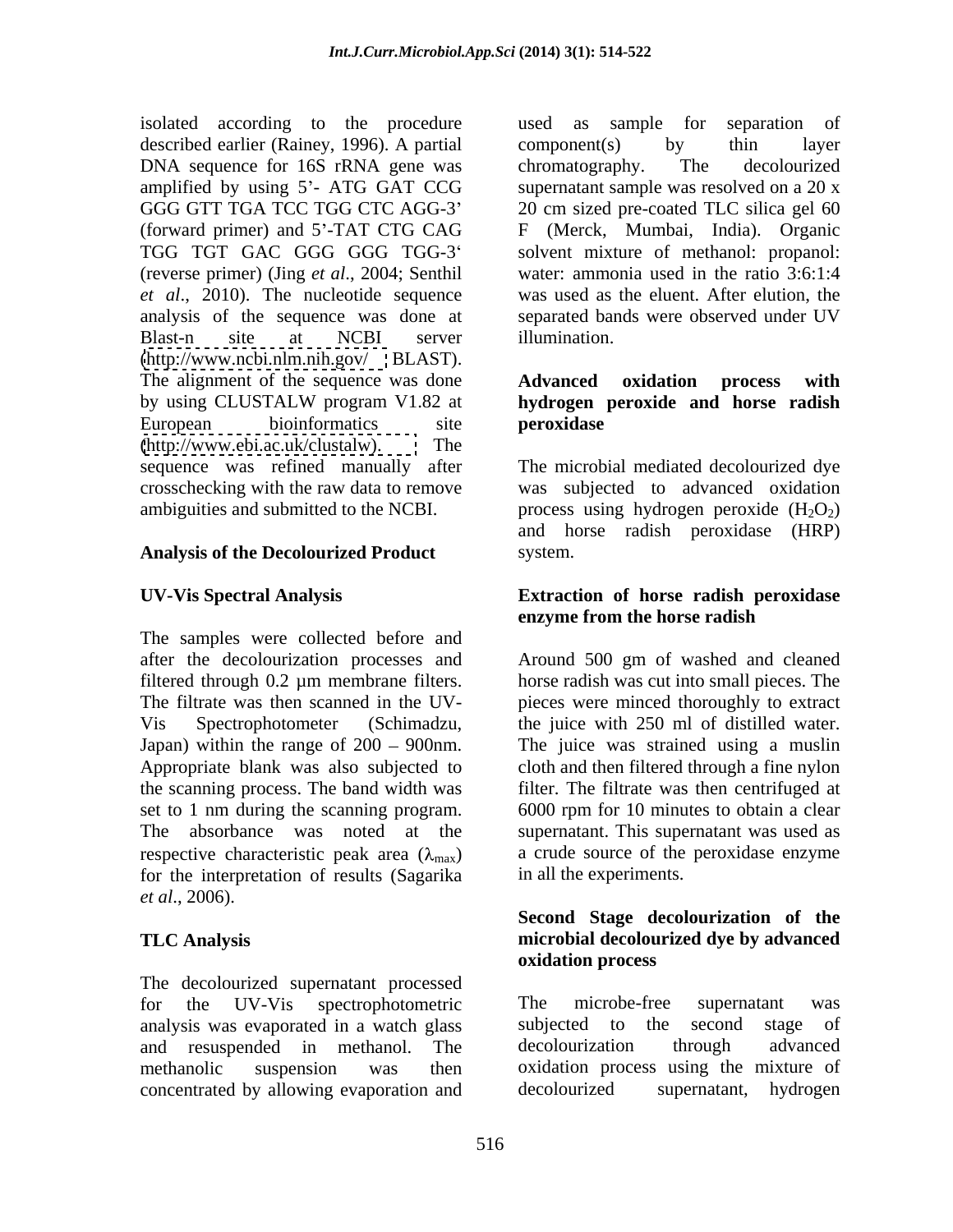peroxide and horse radish peroxidase in the ratio of 8:1:1 and kept under sunlight **Decolourization of Disperse Red 343** for 24 hours time period. The mixture was **using novel isolate** *Bacillus subtlis SK48* centrifuged at 6000 rpm for 10 minutes and subjected to UV-Vis The isolate *Bacillus subtilis SK 48* was spectrophotometric analysis  $(200 - 900)$ nm) and TLC. 88 % in 42 hours under optimal conditions

# **after advanced oxidation process by TLC**

The second – stage decolourized **Spectrophotometry** supernatant processed for the UV-Vis spectrophotometric analysis was Reactive Black 5 was decolourized by the evaporated in a watch glass and novel isolate SK21 in such a way that its resuspended in methanol. The methanolic absorption peaks at 587 and 484 nm suspension was then concentrated by allowing evaporation and used as sample the same time, the absorption peak in the for separation of component(s) by thin UV range also diminished and many new

were analyzed for the absorption maxima by UV-Vis spectrophotometry and found to be at 587 nm and 522 nm respectively

## **Decolourization of Reactive Black 5 using novel isolate** *Paenibacillus lautus*

such as pH 7,  $37^{\circ}$ C, static condition and with the dye concentration of 100 mg  $l^{-1}$  in minimal media (Fig.3). (Selection of novel isolate and optimization of parameters were performed earlier and data are not shown).

**Analysis of decolourized dye products** with the dye concentration of 100 mg  $I^{-1}$  in able to decolourize the dye significantly to such as pH 7,  $37^{\circ}$ C, static conditions and minimal media (Fig. 4).

### **Analysis of decolourization by UV-Vis Spectrophotometry**

layer chromatography as described earlier. peaks appeared. Similarly, Disperse Red **Results and Discussion** with the disappearance of absorption peaks **Spectral Analysis** range. In the case of Disperse red 343, Reactive Black 5 and Disperse Red 343 spectrum (both visible and UV range) after absorption peaks at 587 and 484 nm (Fig.1) in the visible range disappeared. At 343 was also decolourized by the SK48 at 522 and 545 nm (in Fig. 2) in the visible there were no new peaks seen in the decolourization treatment.

### (Fig. 1 & 2). **Analysis of decolourized dye products by TLC**

*SK21*the novel isolate was resolved in TLC The isolate *Paenibacillus lautus SK21* was under the UV light at 365 nm showed 2 able to decolourize Reactive black 5 to 21 bands with distinct Rf namely 0.58 and % in 42 hours under optimal conditions 0.69 in comparison to the native dye Reactive Black 5 that was decolourized by (Fig. 5 & 6). The TLC when observed (0.73). Similarly, TLC of Disperse Red 343 when observed under the UV light at 365 nm showed 5 bands with distinct Rf values (0.26, 0.32, 0.46, 0.59 and 0.70).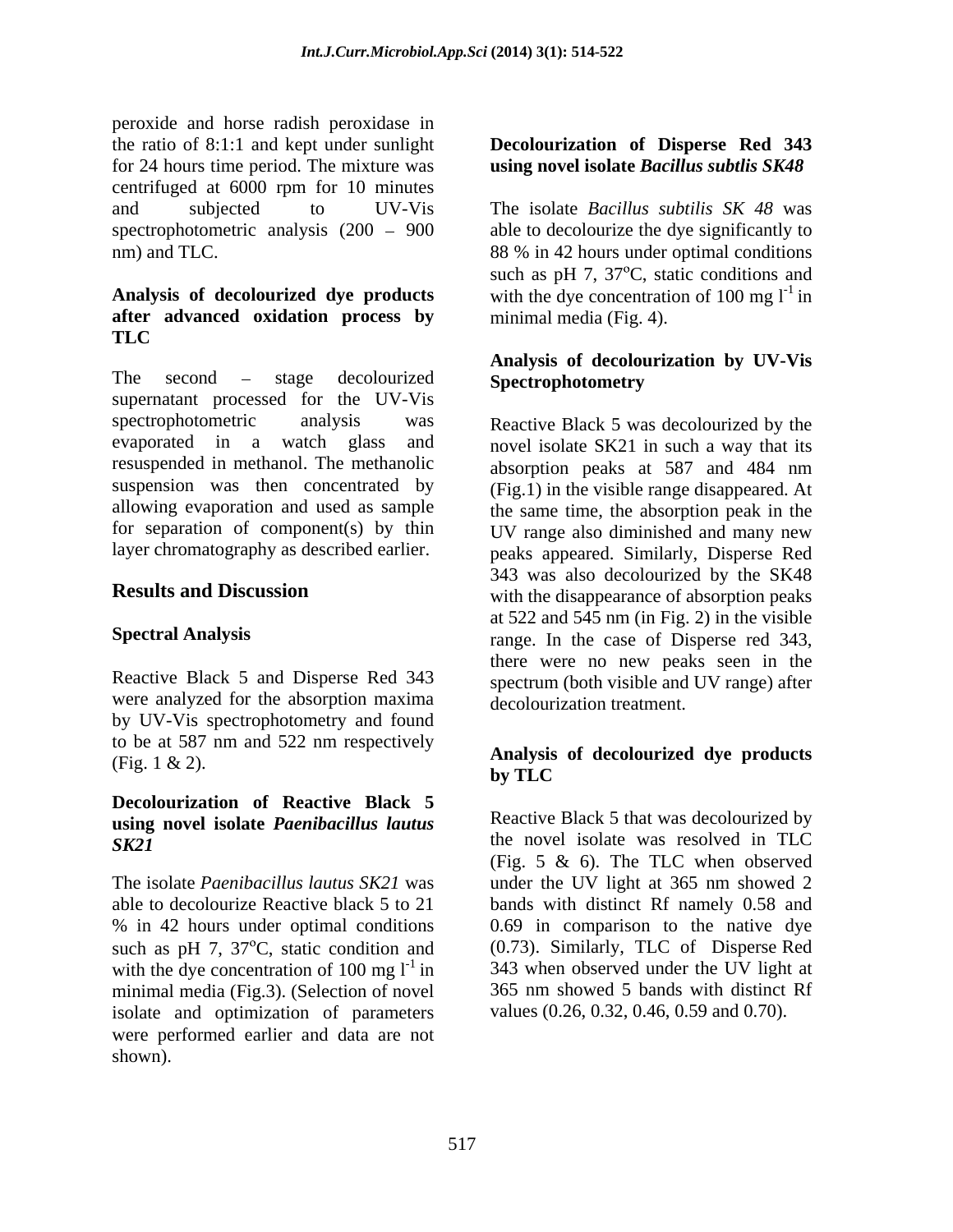

**Fig.1** UV- Vis spectrophotometric analysis of the (a) native dye  $-$  Reactive Black 5, (b) decolourized and (c) AOP-treated dyes.

**Fig.2** UV- Vis spectrophotometric analysis of the (a) native dye  $-$  Disperse Red 343, (b) decolourized and (c) AOP-treated dyes

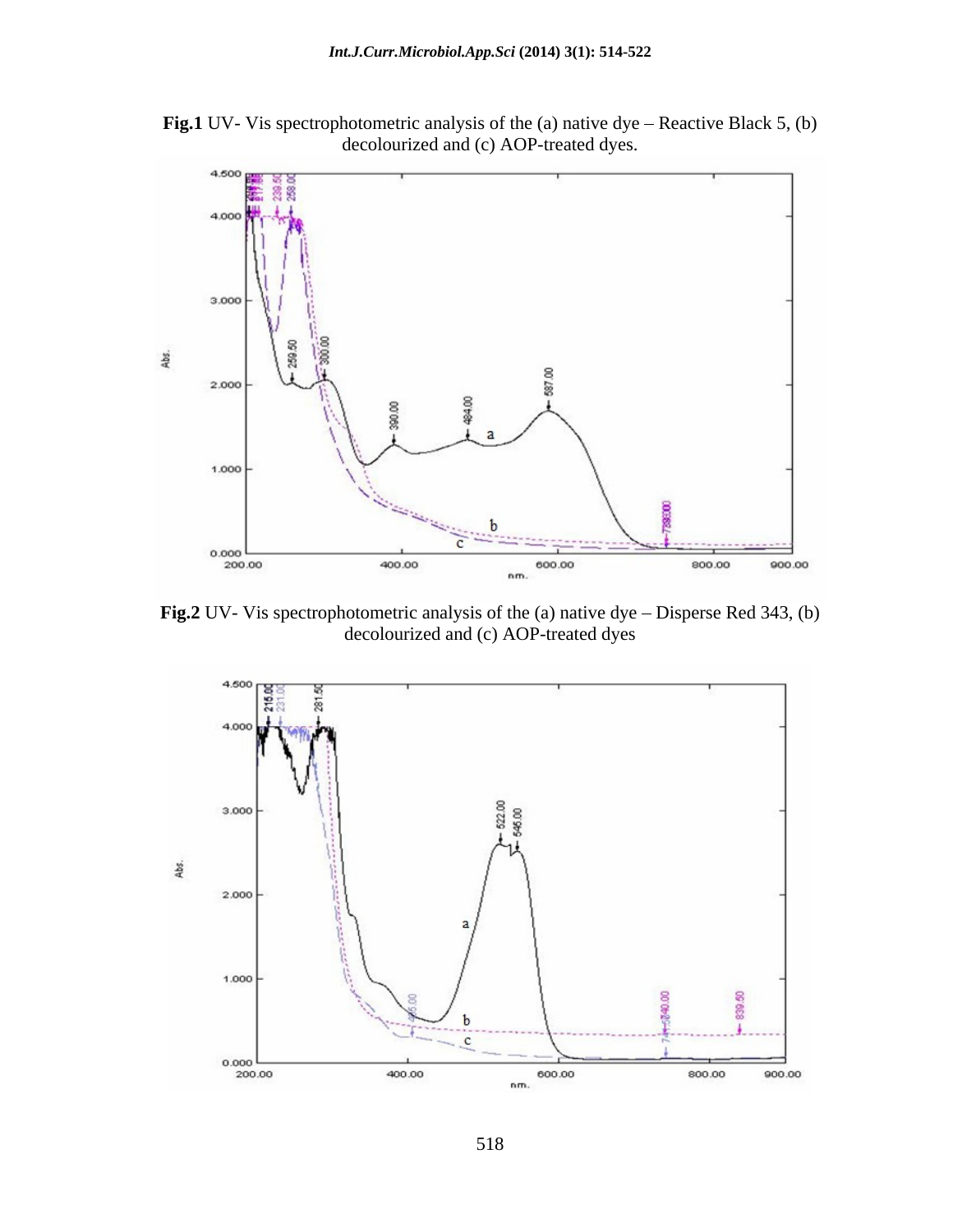**Fig.5** Thin layer chromatogram of Reactive black 5 under UV light (365 nm) (a) with native dye, (b) after biological treatment and (c) after AOP



**Fig.6** Thin layer chromatogram of Disperse Red 343 under UV light (365 nm) (a) with native dye, (b) after biological treatment and (c) after AOP



## **hydrogen peroxide and horse radish Peroxidase the contract of the contract of the contract of the process by TLC**

of the dye Reactive 5 and Disperse red 343 was decolourized to 91 % and to 99% (Fig.5  $\&$  6). within 6 hours under sunlight.

#### **Advanced oxidation process with Identification of decolourized dye products after advanced oxidation process by TLC**

The biologically decolourized supernatant subjected to TLC did not produce any The AOP-decolourized solution when visible band under the UV illumination (Fig.5 & 6).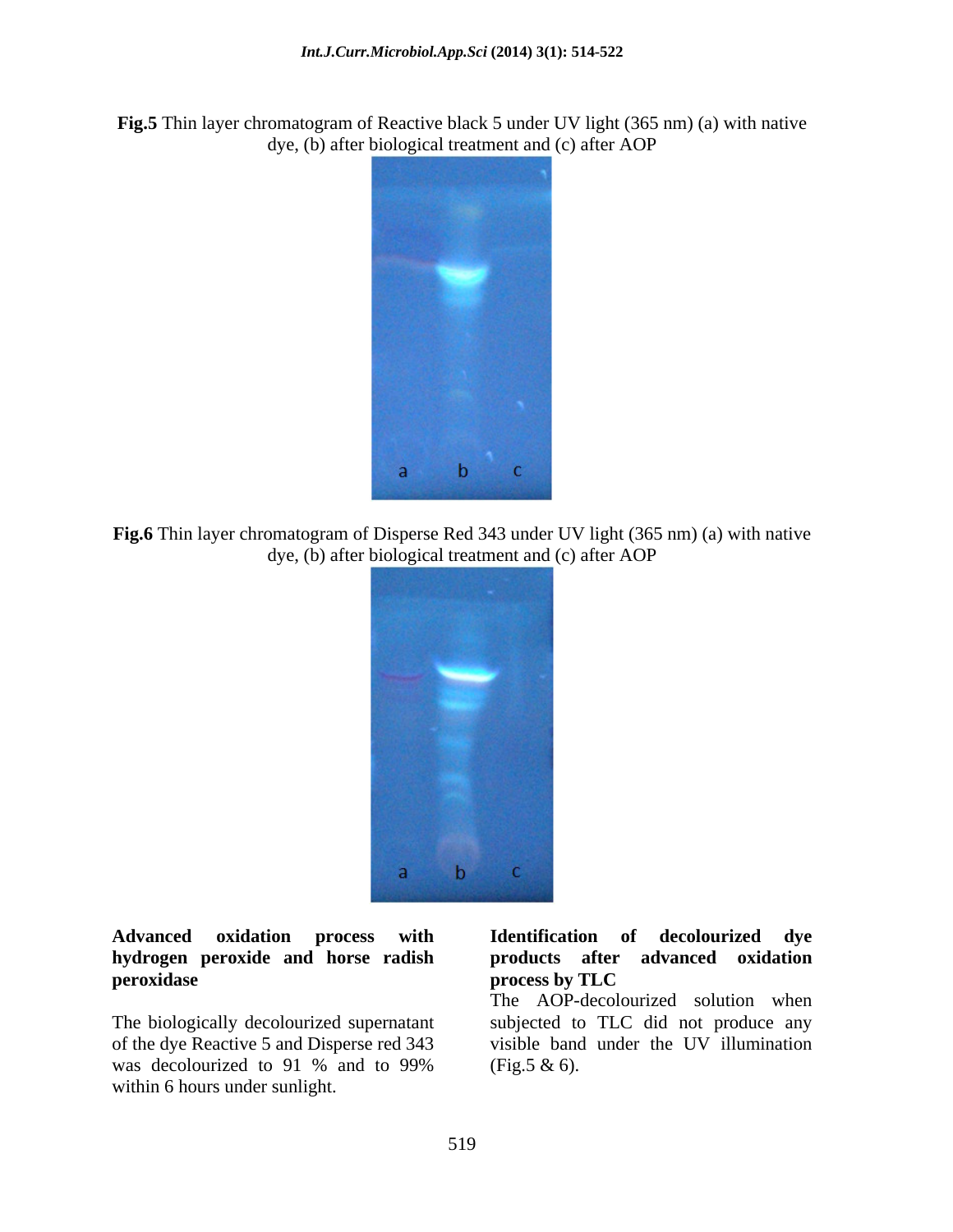Knowledge of biological decolourization any exclusive report on to 88% only in of textile dyes is still inadequate especially with reference to azo group of dyes. microaerophilic nature of the process Reactive Black 5 is widely used in textile involving the novel bacterial culture. The dying and is reported to be toxic too (Sagarika *et al*., 2006). There has not been usually nonspecific and bacterial 2007; Hsueh and Chen, 2008; Lin and Kudlich *et al*.,1997; Suzuki *et al*., 2001; species (Franciscon *et al*., 2009). Dye results in the foregoing sections suggest complete decolourization involving bond, resulting in the formation of available on the intermediates or the treatment to achieve near to 100%

any exclusive report on to 88% only in static conditions indicating bacterial reduction of the azo bond is

decolourization is generally faster. Leu, 2008). However, Reactive Black 5 Research on bacterial strains that are able demonstrated very poor decolourization to decolourize azo dyes under aerobic and amounting to 21 %. This is possibly due to anaerobic conditions have been its structural difference and complexity. extensively reported (Rafii *et al*., 1990; Zimmerman *et al*., 1982 reported similar Blumel *et al*., 2002; Olukanni *et al*., 2006; degradability of difference structures of usually nonspecific and bacterial 2007; Hsueh and Chen, 2008; Lin and<br>decolourization is generally faster. Leu, 2008). However, Reactive Black 5<br>Research on bacterial strains that are able<br>to decolourize azo dyes under aer observation while investigating the azo dyes. Azo Reductase is thought to be the key enzyme responsible for this the media extracted by the organic phase reductive azo-dye degradation in bacterial before and after biological decolourization degradation was performed under decolourized sample had additional bands microaerophilic conditions until no which might have originated from the dye residual color was observed. The metabolites. Comparison of the samples degradation products of the dye were before and after decolourization also characterized using UV-Vis, and TLC showed the disappearance of the dye band techniques (Kalyani *et al*., 2008). The in decolourized media indicating the that decolourization of Reactive Black 5 molecular rearrangement in the dye. and Disperse Red 343 occurs during Although biological degradation methods microaerophilic reaction set-in by the are one of the most economic processes isolate obtained from the acclimatized for wastewater treatment, they are often dumping ground of the sludge within the ineffective to degrade molecules of textile industry (Senthil *et al*., 2011). refractive nature, like those present in When both the dyes subjected to bacterial textile industry waste waters. Also, the decolourizaiton process, the spectral survival of anaerobic biomass in the analysis revealed complete shift in the presence of high concentration of azo dyes absorption maxima from its native form. is a difficult task. Therefore, for the This suggests that the dye has undergone treatment of this type of waste water, structural modification during the Advanced Oxidation Process involving decolourization process. This is possibly  $H_2O_2$  and HRP system has been proposed. due to the reductive cleavage of the azo In the present study, treatment of the colorless aromatic amines (Khalid *et al*., been further subjected to advanced 2008). To date, very few reports are oxidation process as the second stage of products of biodegradation of azo dyes decolourization to obtain a solution as (Chen *et al*., 2008). To further substantiate clear as water. Before and after biological the findings, the TLC chromatograms of treatment of both the dyes under UV-Vis under UV light showed that the complete decolourization involving microbe-mediated decolourized dye has been further subjected to advanced oxidation process as the second stage of treatment to achieve near to 100%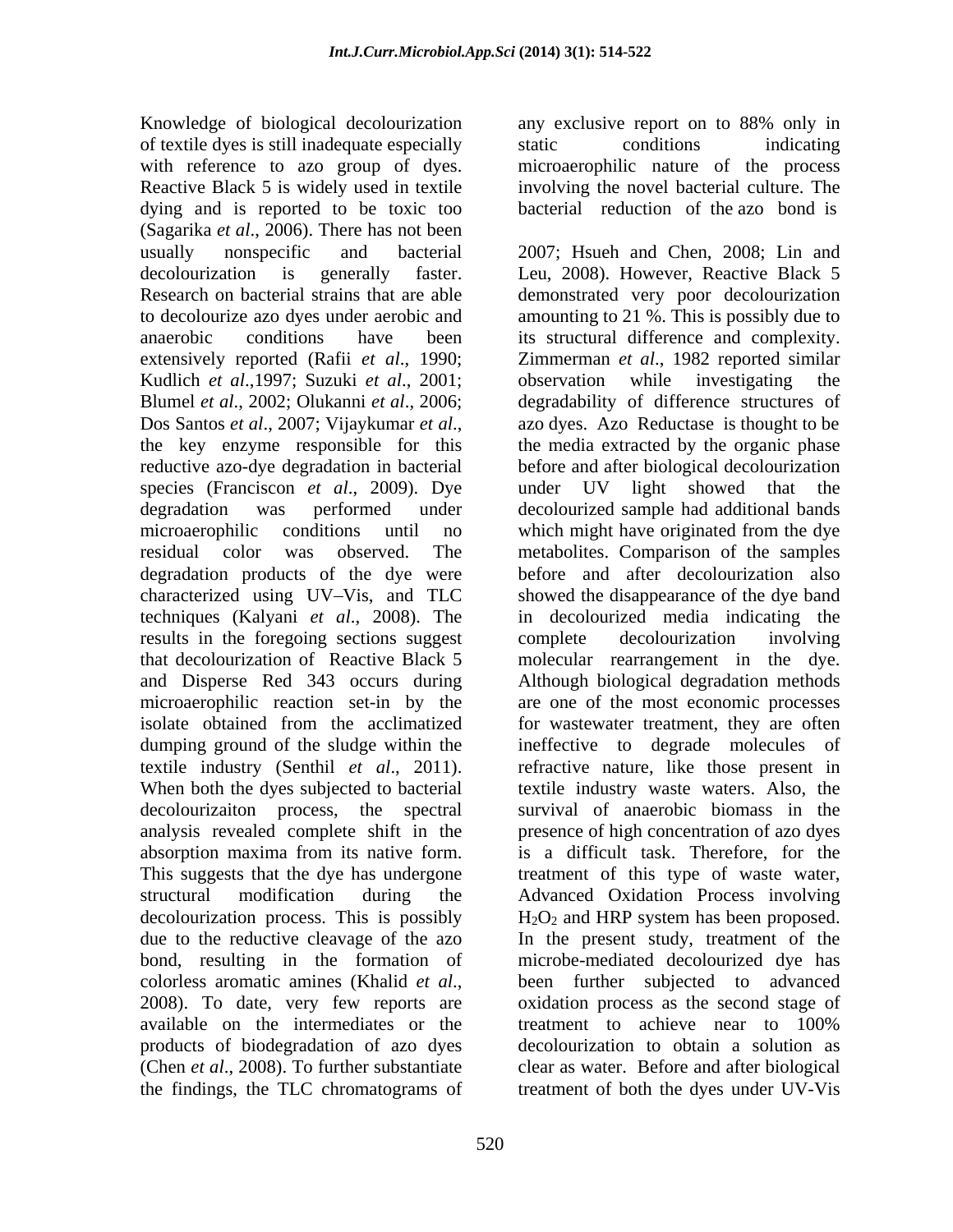spectral analysis, revealed existence of absorption maxima at different areas of the the aerobic azoreductase from visible region. However, these peaks disappeared remarkably and remained flat after the advanced oxidation treatment. This is an evidence of complete molecular re-arrangement of the native dye. Thin Layer Chromatography of the AOP-dye products did not reveal any bands Chen, C. H., Chang, C. F, Ho, C. H, T. L. suggesting that the oxidized product of the Tsai and Liu, S. M. 2008. dye to have either undergone modification or did not resolve satisfactorily to be visualized. However, the dye has  $5.1512, 4722, 4732$ undergone a total and radical color change and the mass and radical color change and the mass and the value of  $\frac{1}{2}$ . to become like that of water. Toxicity of the decolourized water is yet to be analyzed to evaluate the microbial and AOP-treated dye to be let into the Departamento de Engenharia environment or water bodies. The results of this study will form the basis for development of cost effective and robust indigenous process for treatment of textile

This study was carried out as part of a facultative Staphylococcus project "Advanced oxidation process and *arlettaestrain* VN-11 using a microbial treatment for toxicity- free textile effluent disposal". The authors gratefully acknowledge the Science and process Inter<br>Engineering Board (SERB) Govt of 63:280–288. Engineering Board (SERB), Govt. of India, for providing complete financial Ganesh, R., G. D. Boardman and assistance in the form of Fast Track Scheme for Young Scientists (Star-up Research Grant). 1376.

- and degradation of azo dyes. Inter. Biodeteriora. Biodegrad. 59: 73–84. <sup>703–710.</sup>
- Blumel, S., H. J. Knackmuss and Stolz, A. 2002. Molecular cloning and S. S. Phugare and Govindwar, S. P.

characterization of the gene coding for the aerobic azoreductase from *Xenophilus azovorans* KF46F. Appl. Environ Microbiol. 68: 3948–3955.

- Capuccino, J. C., and Sherman, N. 2004. Microbiology - A Laboratory Manual, Sixth ed. Pearson Education Pp. 528.
- Tsai and Liu, S. M. 2008. Biodegradation of crystal violet by a *Shewanella*sp. NTOU1. Chemosphere. 72: 1712–1720.
- Dos Santos, A. B., 2001. Tratamento de a´guas residua´rias te xteis pelo sistema de lodos ativados em batelada. Departamento de Engenharia Hidra´ulica e Ambiental, Universidade Federal do Ceara´, Fortaleza 111.
- waste water. Guimaro Fabio, Ragagnin de Menezes **Acknowledgement** Cavaco-Paulo Artur. 2009. Franciscon Elisangela, Zille Andrea, Dias Cristiano, Durrant Lucia Regina and Cavaco-Paulo Artur. 2009. Biodegradation of textile azo dyes by a facultative *Staphylococcus arlettaestrain* VN-11 using a sequential microaerophilic/ aerobic process. Inter. Biodeterior. Biodegrad. 63: 280 288.
	- Michelson, D. 1994. Fate of azo dyes in sludges. Water Research. 28, 1367 1376.
- **References** Hsueh, C. C., and Chen, B. Y. 2008. Anjali Pandey., Poonam Singh and Leela on azo dyedecolourization Iyengar. 2007. Bacterial decolorization characteristics by *Pseudomonas* Exploring effects of chemical structure on azo dyedecolourization characteristics by *Pseudomonas luteola.* J. Hazardous Materials. 154:  $703 - 710.$ 
	- Jadhav, J. P., Kalyani, D. C, Telke, A. A,